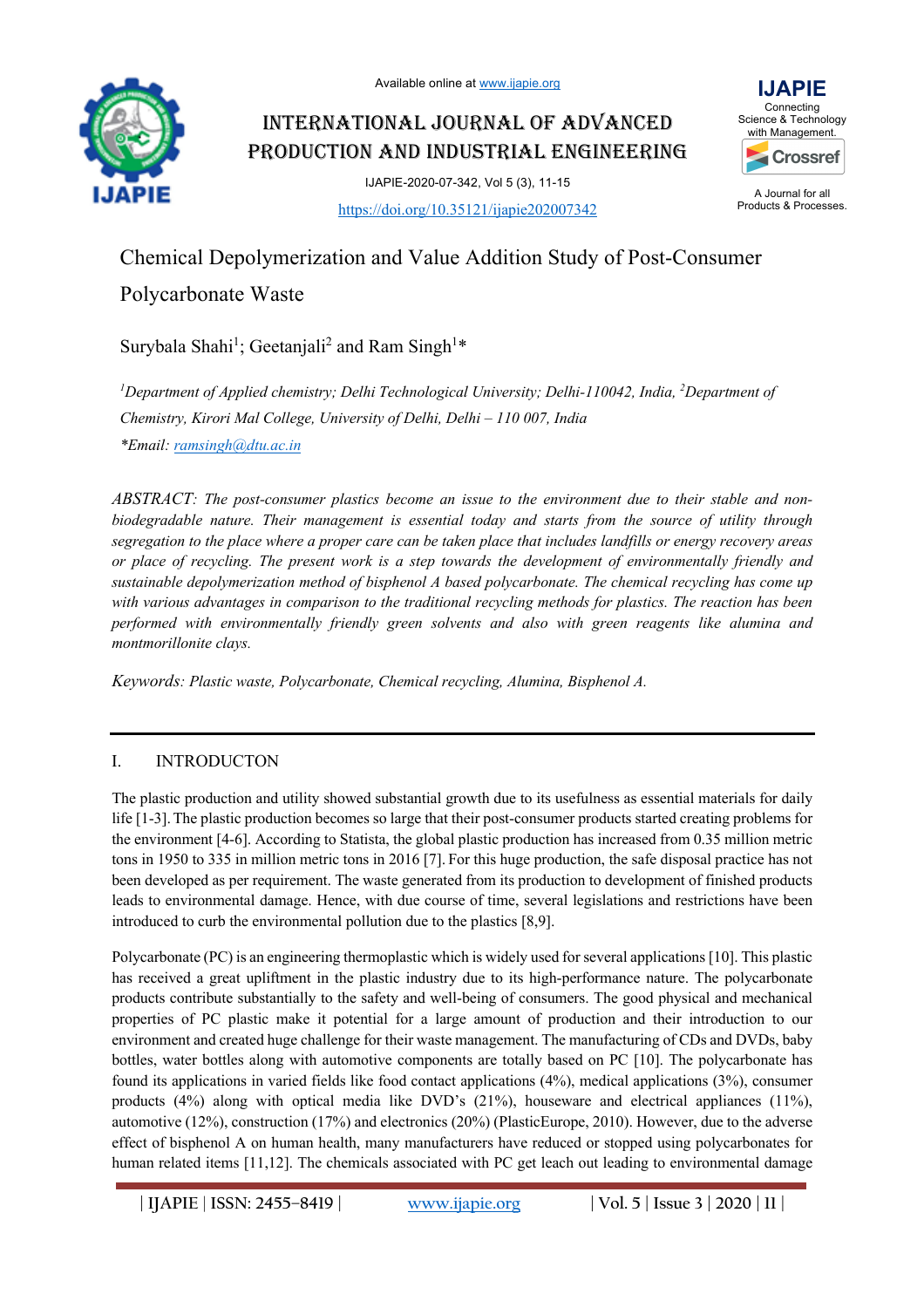including damage to humans, animals and marine organisms. They enter into the food chain and directly or indirectly harms human beings. Polycarbonate is coded 7 suggesting difficulty in it recycle ability. However, a lot of research work has been done to recycle and/or degrade the polycarbonate bottles and CDs [13-16].

Chemical recycling converts plastic wastes to the corresponding monomers, oligomers and/or other valueadded industrial relevant chemical compounds. The process involved includes thermal, photochemical, microbial, catalytic etc [17-21]. The recycling has been studied with catalysts and reagents like metal chlorides [22], high pressure high temperature steam [23], glycerol (Gly) using NaOH as catalyst [24], ethylene glycol (EG) in NaOH [25], zinc oxide nanoparticles (ZnO-NPs) [26]. Most of the above reactions are performed in closed vials and difficult reaction conditions. This difficult condition always create problem when subjected to high scale. We have attempted to perform the reaction in open vessel at atmospheric pressure. This work is a step towards the development of easy and durable method for the chemical depolymerization of waste PC.

### II. EXPERIMENTAL SECTION

### *Materials and methods*

The used and non-working CDs and DVDs for this study were collected from the students of DTU, Delhi, India. The obtained CDs were crushed into the arbitrary sizes and shapes, keeping the particle size minimum possible by manual crushing. The crushed samples were washed with acidic, basic and neutral water and dried before being charged into the round bottom flask. Commercial BPA, glycerol, sodium hydroxide (NaOH), BF3-etherate, AlCl3, acidic alumina, and montmorillonite clay were purchased and used without further purification. Melting point was determined on a laboratory capillary melting apparatus and are uncorrected. FTIR spectrum was recorded on a Perkin Elmer 1710 FTIR spectrophotometer. The <sup>1</sup>H NMR and <sup>13</sup>C NMR were recorded on a Bruker Avance-300 spectrophotometer (300 MHz).

### **General procedure for chemical degradation of PC**

*Method – I*: Crushed polycarbonate sample (5 g) was taken in round bottom flask (250 mL). The glycerol and water were added in the ratio as given in tables 1 and 2. Further, an aqueous solution of NaOH (0.5 M, 50 mL) was added to the system. This mixture is heated on oil bath at a temperature of 150-160°C for time period ranging from 6 to 36 hours, with continuous stirring on a magnetic stirrer. The reaction mixture was filtered at hot and cooled to room temperature. This filtrate was kept in refrigerator overnight. The obtained precipitate was filtered and re-crystallized from hot water. The product was characterized by chemical test and spectroscopic data. The chemical test was done with ferric chloride.

*Method – II*: In a round bottom flask (250 mL), bisphenol-polycarbonate (5 g) was suspended in THF (200 mL) and put under vigorous stirring for 1 hour. To this reaction mixture ethanol (20 mL) was added and further refluxed for 12 hours. The reaction mixture was filtered at hot and cooled to room temperature. The reaction mixture was further treated with aqueous HCl. This was extracted with diethyl ether (CH<sub>3</sub>CH<sub>2</sub>OCH<sub>2</sub>CH<sub>3</sub>). The solvent was passed through anhydrous NaSO4 and evaporated under reduced pressure. The recrystallization from hot water gave bisphenol A (BPA).

Mp. 160°C (Lit. mp. [27] 158-159°C); IR (KBr, cm<sup>-1</sup>): 3397, 2973, 2960, 2870, 1612, 1598, 1510, 1435, 1362, 1218, 826; <sup>1</sup>H NMR (CDCl<sub>3</sub>) ppm: 1.70 (s, CH<sub>3</sub>), 5.40 (s, OH), 6.75 (m, ArH) and 7.01 (m, ArH); <sup>13</sup>C NMR (CDCl3) ppm: 31, 42, 113, 128, 140, 158.

### III. RESULTS AND DISCUSSION

The chemical depolymerization of waste PC have been carried by two different methods. In the first method, the waste CDs and DVDs were manually crushed into small pieces. The sample was treated with glycerol and water in the ratio given in table 1. Further, an aqueous solution of sodium hydroxide was added to the reaction mixture as an alkaline catalyst. This mixture was heated from 100-250°C for 6 to 36 hours to optimize the time and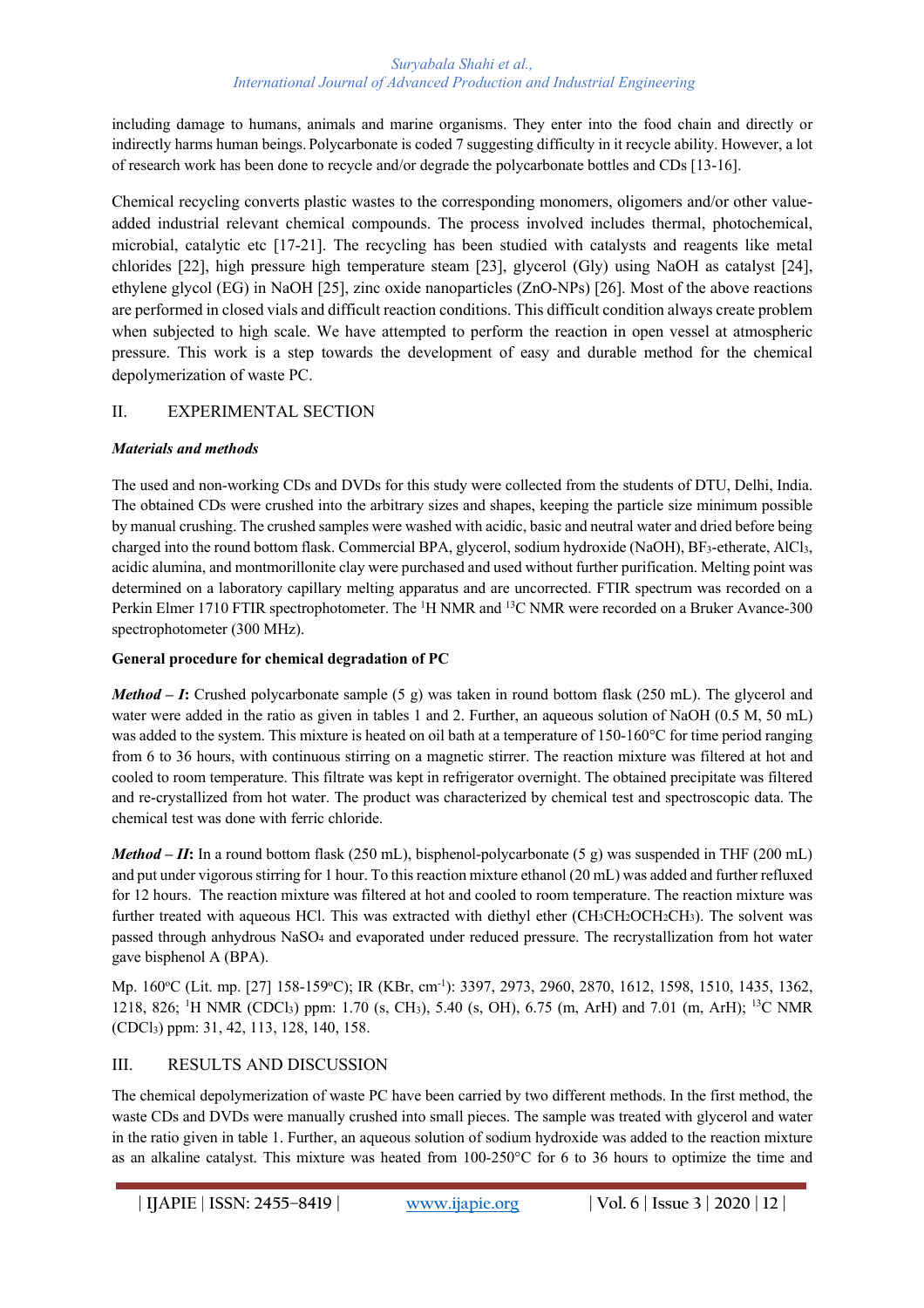temperature (Tables 1 & 2). The reaction failed to give any product till  $160^{\circ}$ C for 6 hours, however 5-10% of BPA was isolated between 170-250°C. From 12 hours onwards, the formation of BPA was observed. The best result was obtained at 150°C after 24 hours. There was no increase in the yield observed beyond 24 hours. There was decrease in the yield have been observed beyond 170°C (Table 1).

| S.           | Temp. | Time (h) $\rightarrow$ |    |    | Yield* |    |    |
|--------------|-------|------------------------|----|----|--------|----|----|
| No.          | (C)   | $(\%) \downarrow$      |    |    |        |    |    |
|              |       | 6                      | 12 | 18 | 24     | 30 | 36 |
| 1            | 100   | 0                      | 27 | 30 | 30     | 38 | 40 |
| $\mathbf{2}$ | 130   | 0                      | 40 | 52 | 60     | 60 | 61 |
| 3            | 150   | 0                      | 40 | 50 | 65     | 65 | 65 |
| 4            | 160   | 0                      | 37 | 48 | 60     | 60 | 60 |
| 5            | 170   | 5                      | 35 | 45 | 52     | 55 | 50 |
| 6            | 200   | 8                      | 35 | 42 | 46     | 46 | 46 |
| 7            | 250   | 10                     | 41 | 42 | 49     | 50 | 49 |

**Table 1.** Yield (%) for temperature and time optimization for depolymerization

**\***isolated yield of BPA; reaction condition: PC 5g, G:H2O 2:1

| S. No. | G: H <sub>2</sub> O | Yield* $(\% )$ | S. No. | G: H <sub>2</sub> O | Yield $(\% )$ |
|--------|---------------------|----------------|--------|---------------------|---------------|
|        | 1:0                 |                |        | 2:5                 | 28            |
|        | l : l               | 30             |        | 3:5                 |               |
|        | 1:2                 | 28             |        | 4:5                 |               |
|        | 1:3                 |                |        | 6:5                 | 41            |
|        | 1:4                 |                |        | 7:5                 | 58            |
|        | 1:5                 |                |        | 8:5                 | 60            |
|        | 0:5                 |                |        | 2:1                 | 60            |

**Table 2.** Optimization of solvent system for depolymerization

\*isolated yield of BPA; reaction condition: PC 5g, Temp. 130°C, Time 24h

**Table 3.** Optimization of reaction condition with acidic catalyst

| S. No.                  | Catalyst                            | of <sub>1</sub><br><b>Amount</b> | %Yield of BSA* |
|-------------------------|-------------------------------------|----------------------------------|----------------|
|                         |                                     | catalyst                         |                |
| 1                       | $BF_3$ -etherate                    | $0.5$ mL                         | 25             |
| $\mathbf{2}$            |                                     | $1.0$ mL                         | 28             |
| $\overline{\mathbf{3}}$ |                                     | $1.5$ mL                         | 30             |
| $\boldsymbol{4}$        |                                     | $2.0$ mL                         | 45             |
| 5                       |                                     | $2.5$ mL                         | 45             |
| 6                       |                                     | $3.0$ mL                         | 46             |
| 7                       | AICl <sub>3</sub>                   | 1.0 <sub>g</sub>                 | 22             |
| 8                       |                                     | 1.5 <sub>g</sub>                 | 30             |
| $\boldsymbol{9}$        |                                     | 2.0 g                            | 34             |
| 10                      |                                     | 2.5 g                            | 39             |
| 11                      |                                     | 3.0 <sub>g</sub>                 | 48             |
| 12                      | Acidic alumina                      | 2.0 g                            | 20             |
| 13                      |                                     | 4.0 g                            | 37             |
| 14                      |                                     | 5.0 g                            | 48             |
| 15                      |                                     | 6.0 g                            | 50             |
| 16                      |                                     | 7.0 g                            | 55             |
| 17                      | Montmorillonite                     | 2.0 g                            | 25             |
| 18                      | clay                                | 4.0 g                            | 35             |
| 19                      |                                     | 5.0 g                            | 49             |
| 20                      |                                     | 6.0 g                            | 55             |
| 21                      | <b>ALC: YES A REPORT OF A STATE</b> | 7.0 g                            | 61             |

\*isolated yield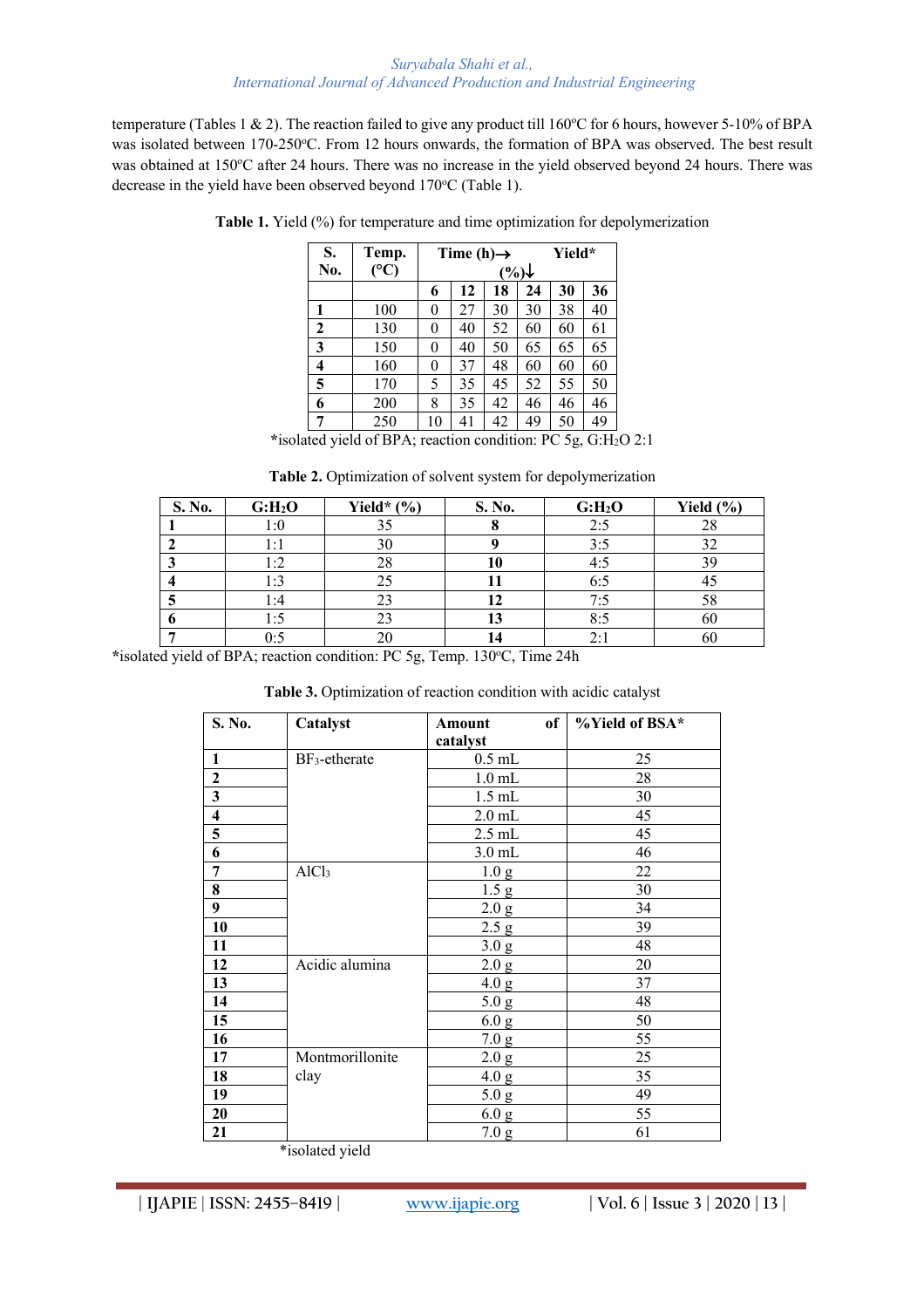The combination of solvents also played very important role in the depolymerization of polycarbonate. The use of sodium hydroxide with glycerol gave alkoxide ion which was instrumental in the shortening of reaction times as mentioned in method I. The alkoxide acted as nucleophile that helped in depolymerization. In order to optimize solvent composition possessing high water content to make the process environmentally friendly, different ratios of water and glycerol were studied and the results are given in table 2.

The increase in water content causes decrease of BPA recovery yields. The usage of water alone calls the procedure totally green but it increases reaction time which is not economically interesting. Therefore, reaction needs the application of glycerine as a co-solvent [25].While with increasing water content at constant amount of glycerine, there is negligible difference in yield. The increase in glycerine content afforded considerable increase in yield of depolymerized product (Table 2, Entry 14).

The second method was based on the acid catalyzed depolymerization of PC. In this method, the PC was suspended in THF and treated with acids such as BF<sub>3</sub>-etherate, AlCl<sub>3</sub>, Acidic alumina and montmorillonite clay. This was followed by the addition of ethanol to get BPA and other unidentified products (Scheme 1). The use of montmorillonite was found to be suitable catalyst for depolymerization (Table 3, entry 21). The recovered BPA was characterized by spectroscopic methods and comparison with the literature [28].



**Scheme 1.** Depolymerization of polycarbonate under acidic condition

### IV. CONCLUSIONS

Chemical depolymerization is the potential method for plastic waste to get the corresponding monomers and other value-added products. Glycerol/water system in the ratio 2:1 was found to be a green solvent composition for the chemical depolymerization of PC based CDs and DVDs to get high yield BPA by heating at 150°C for 24 hours using NaOH as basic catalyst. We have also successfully performed acid catalysed depolymerization in open vessel at atmospheric pressure. The best result for depolymerization was obtained under montmorillonite clay.

#### **Acknowledgments**

Authors SS and RS are thankful to Delhi Technological University (DTU) for financial support and infrastructure respectively.